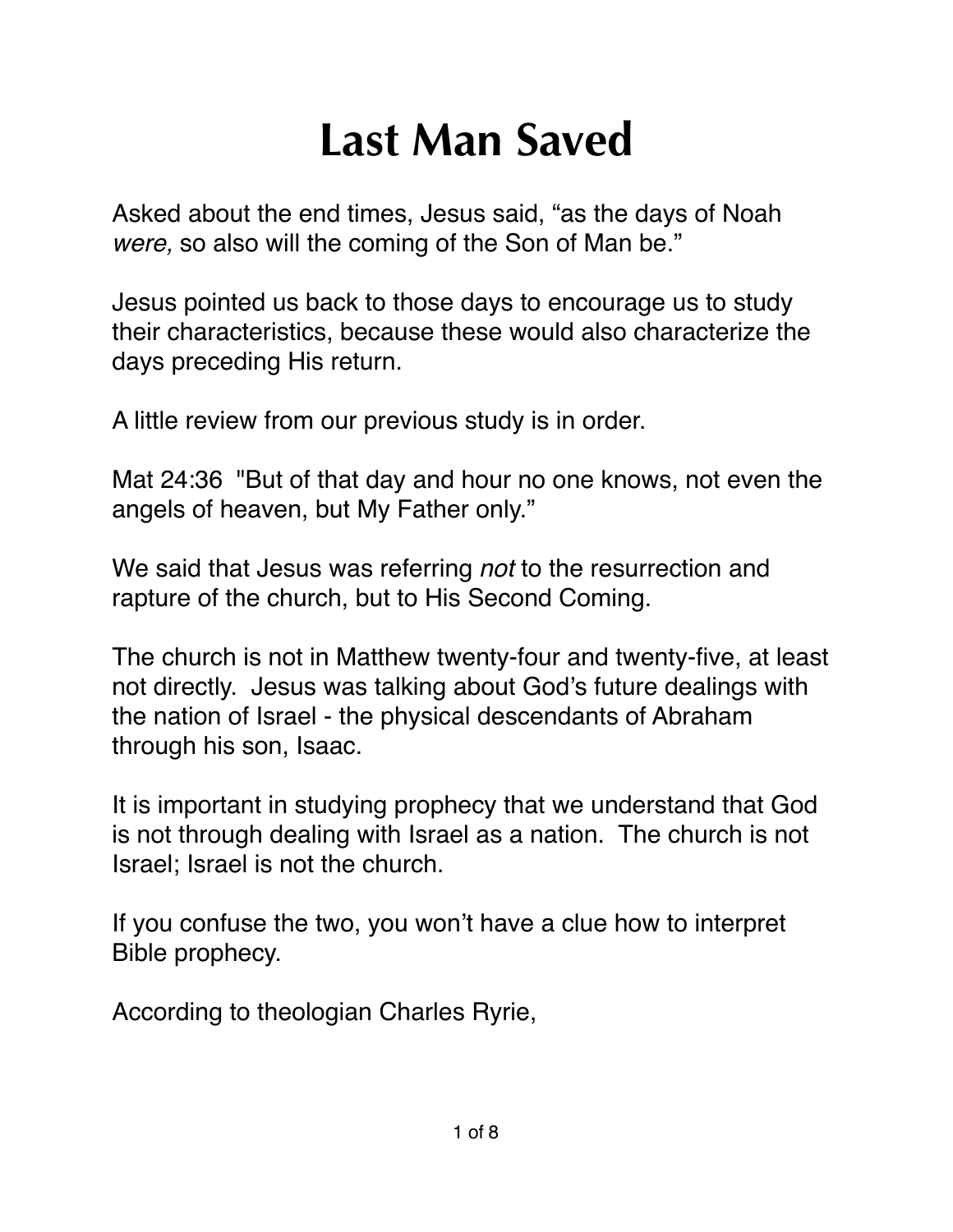Promises made to Israel are still going to be kept in the future. We can be sure that all God has said is true and will take place, because of His character and consistency. The Church does not replace Israel and should not expect a symbolic fulfillment of the promises of the Old Covenant. As one reads Scripture, it is necessary to keep Israel and the Church separate.

In Romans 11:1 we read,

[Rom 11:1](verseid:45.11.1) I say then, has God cast away His people? Certainly not! For I also am an Israelite, of the seed of Abraham, *of* the tribe of Benjamin.

God has not "cast away" the Israelites. He is still dealing with them as an identifiable people group, separate from His dealings with Gentiles

The apostle Paul goes on to explain that Israel, as a nation, is under God's discipline. In the mean time, the Gospel is going out to all men everywhere, Jew and Gentile. He says of this, "through [Israel's] fall, to provoke them to jealousy, salvation *has come* to the Gentiles. Now if their fall *is* riches for the world, and their failure riches for the Gentiles, how much more their fullness!"

Currently the word that characterizes Israel is "fall." One day the word that characterizes Israel will be "fullness."

Their "fullness" means their salvation. It comes at the end of the Great Tribulation.

The Great Tribulation is called, in the Old Testament, "the time of Jacob's trouble." It will be the time predicted by Daniel - the seventieth week of seven years by which God saves His people.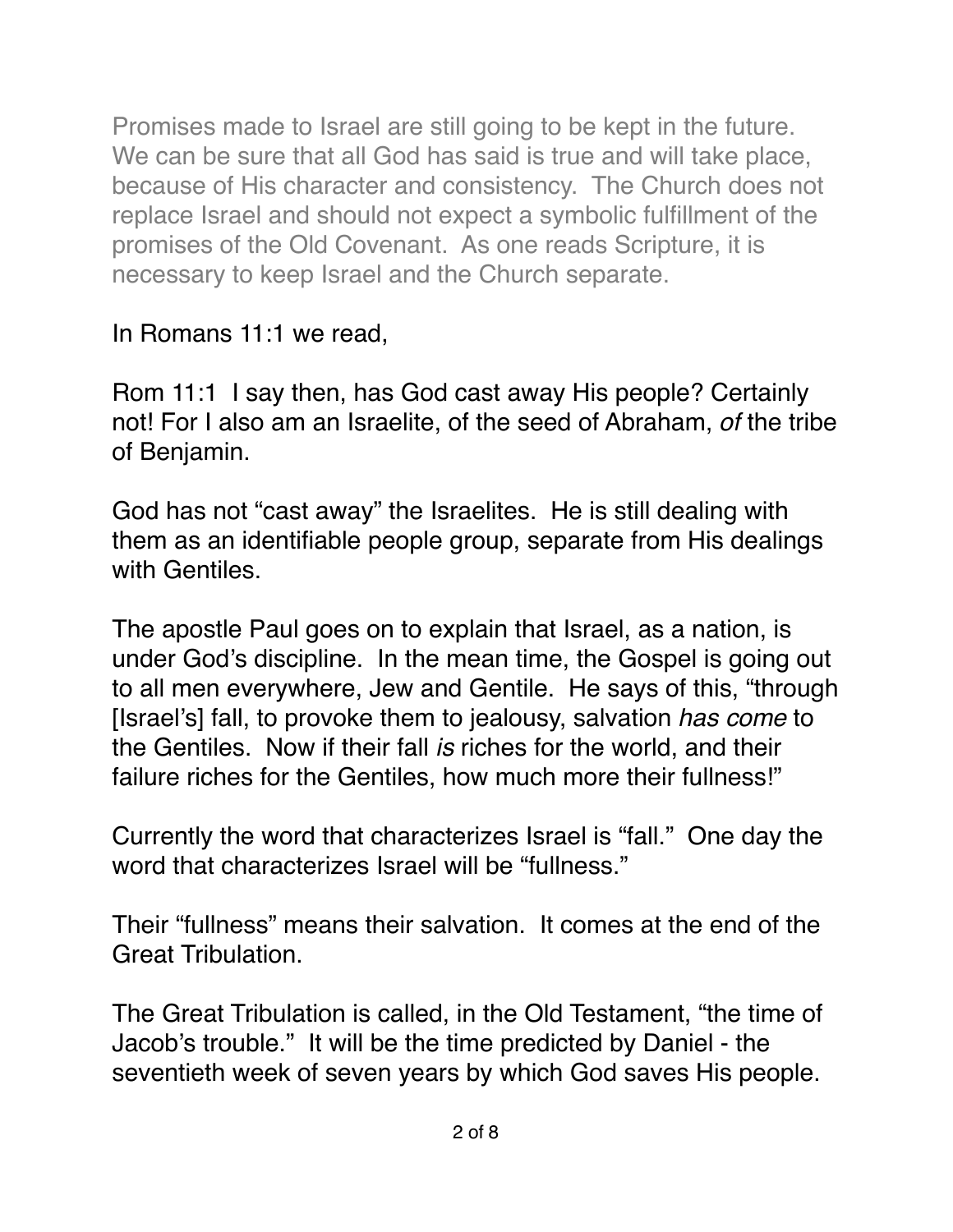It is specifically geared to end the "fall" and bring in the "fullness" of Israel.

We know that at the end of the Great Tribulation, all the surviving Jews will look upon Jesus and see Him pierced for them. They will receive Him as their Savior. That is their "fullness."

Then, in Romans eleven, Paul says,

[Rom 11:25](verseid:45.11.25) For I do not desire, brethren, that you should be ignorant of this mystery, lest you should be wise in your own opinion, that blindness in part has happened to Israel until the fullness of the Gentiles has come in.

[Rom 11:26](verseid:45.11.26) And so all Israel will be saved, as it is written: "THE DELIVERER WILL COME OUT OF ZION, AND HE WILL TURN AWAY UNGODLINESS FROM JACOB;

[Rom 11:27](verseid:45.11.27) FOR THIS IS MY COVENANT WITH THEM, WHEN I TAKE AWAY THEIR SINS."

These verses are very clear. The nation of Israel is being disciplined, but God will save them in the end.

Currently He is saving "whosoever will believe." These saved whosoevers he refers to as "the fullness of the Gentiles."

Now if in this chapter the "fullness" of Israel meant their salvation, then the "fullness" of the Gentiles means their salvation.

Israel will remain under discipline until a specific group of believers is saved. We identify that group as the church. It will be "full" when the last believer of the church age is saved, and the Lord raptures us home.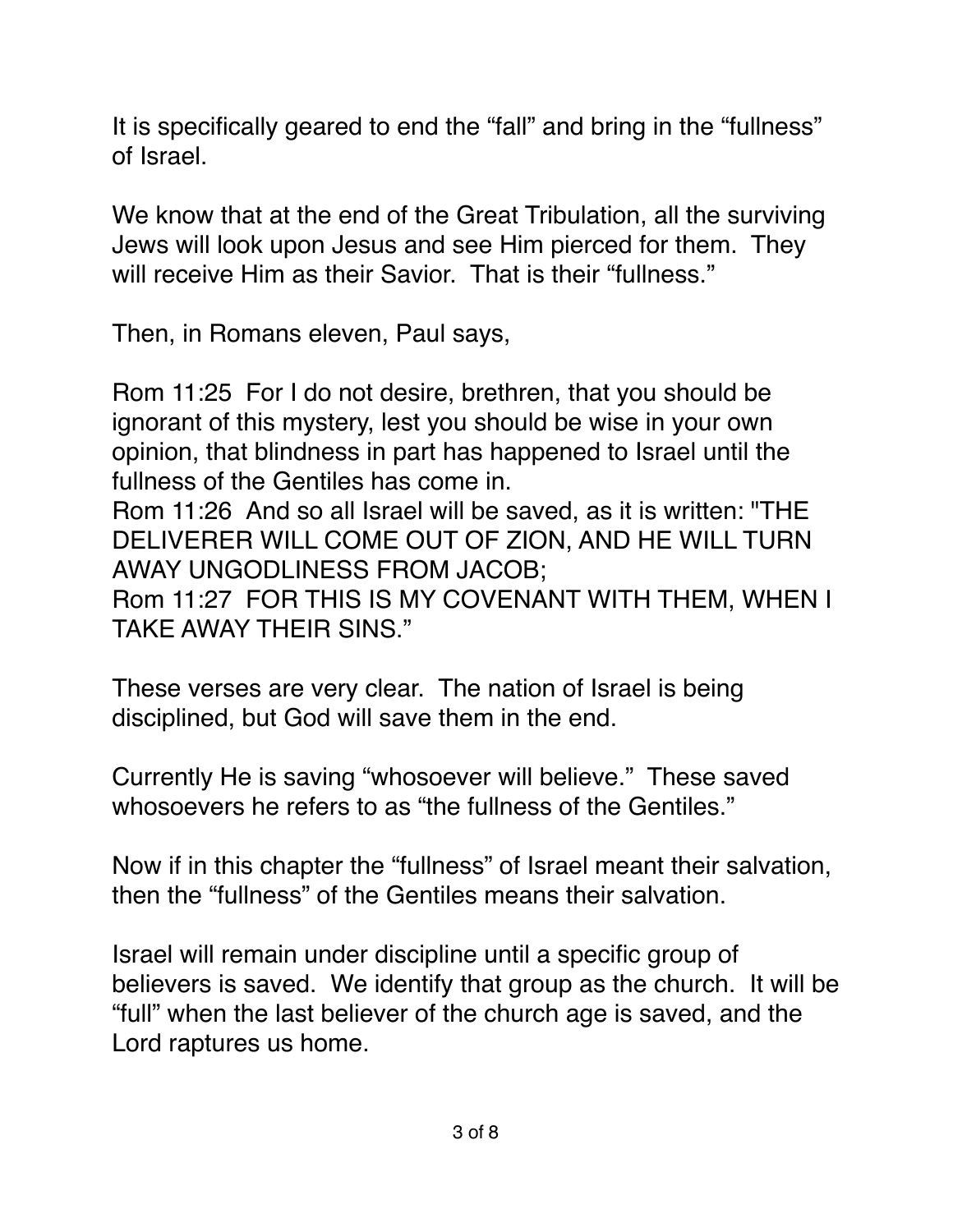The church is not on the earth during the Great Tribulation. We are safe in Heaven, having been resurrected and raptured.

BTW This "fullness of the Gentiles" is another reason I believe the rapture is presented as an imminent event. The rapture will happen when the last believer of the church age receives Jesus Christ. It isn't tied to any calendar event, or any feast of Israel. It could happen at any moment - just as soon as we are "full."

Perhaps this is why Peter, in his letter, said we could "hasten" the coming of the Lord. One of the meanings of the word is to *accelerate*. You should think you can *accelerate* the coming of the Lord.

If the Lord was coming on a particular calendar day, it would be impossible to speak of accelerating His return to rapture us.

## **You can accelerate His coming by telling more people about Him because among them is the last one before we are snatched away.**

G. Campbell Morgan, a great expositor of Bible prophecy and the Word of God, wrote,

I never lay my head on the pillow without thinking that perhaps before I awake, the final morning may have dawned. I never begin my work without thinking that He may interrupt it to begin His own. Every night before we go to sleep, we ought to say, 'He may come tonight.' Every day when we get out our tools and go to work, "This may be the last day's work I'll do."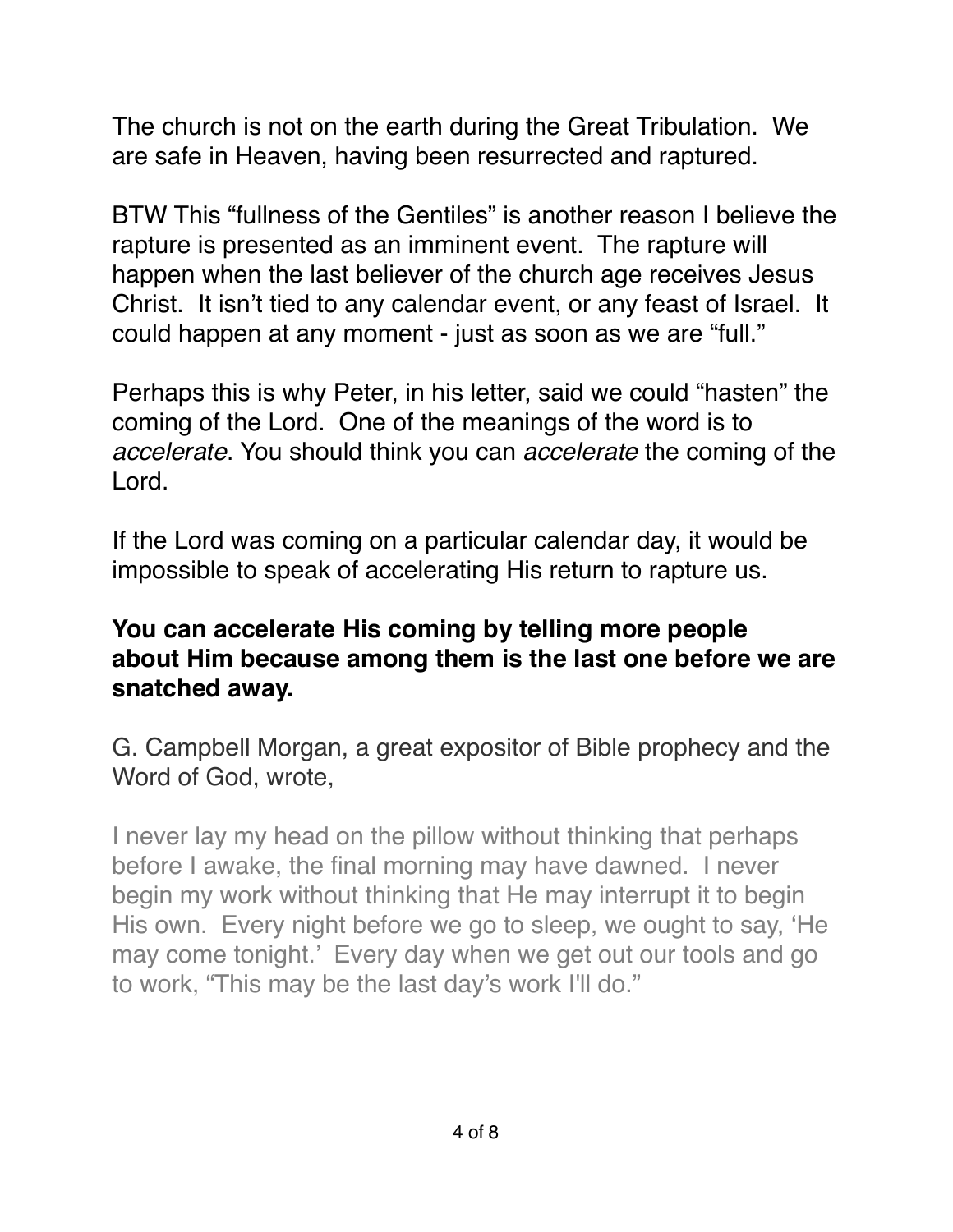We said that the phrase, "no one knows the day and hour," was a familiar Jewish idiom. The Feast of Trumpets began each year when two witnesses saw the first sliver of the new moon. Until they told the priest they had sighted it, he could not announce the Feast.

Anticipating the announcement, he would tell folks, "no one knows the day and hour," until the moon was seen.

That being the case, it seems Jesus was saying He would return at the end of the Great Tribulation on the Feast of Trumpets.

Jesus fulfilled the four spring feasts in His first coming, so it is understood He will fulfill the three fall feasts in His Second Coming.

Matthew 24:37 But as the days of Noah *were,* so also will the coming of the Son of Man be.

Matthew 24:38 For as in the days before the flood, they were eating and drinking, marrying and giving in marriage, until the day that Noah entered the ark,

We're going to get back to Genesis chapter six where we see the kind of marriages Jesus was referring to. The Sons of God, whom we will show are fallen angels, somehow married and mated with human women, producing giants, called Nephilim.

First we want to finish looking at Jesus' reference to the Days of Noah.

Matthew 24:39 and did not know until the flood came and took them all away, so also will the coming of the Son of Man be.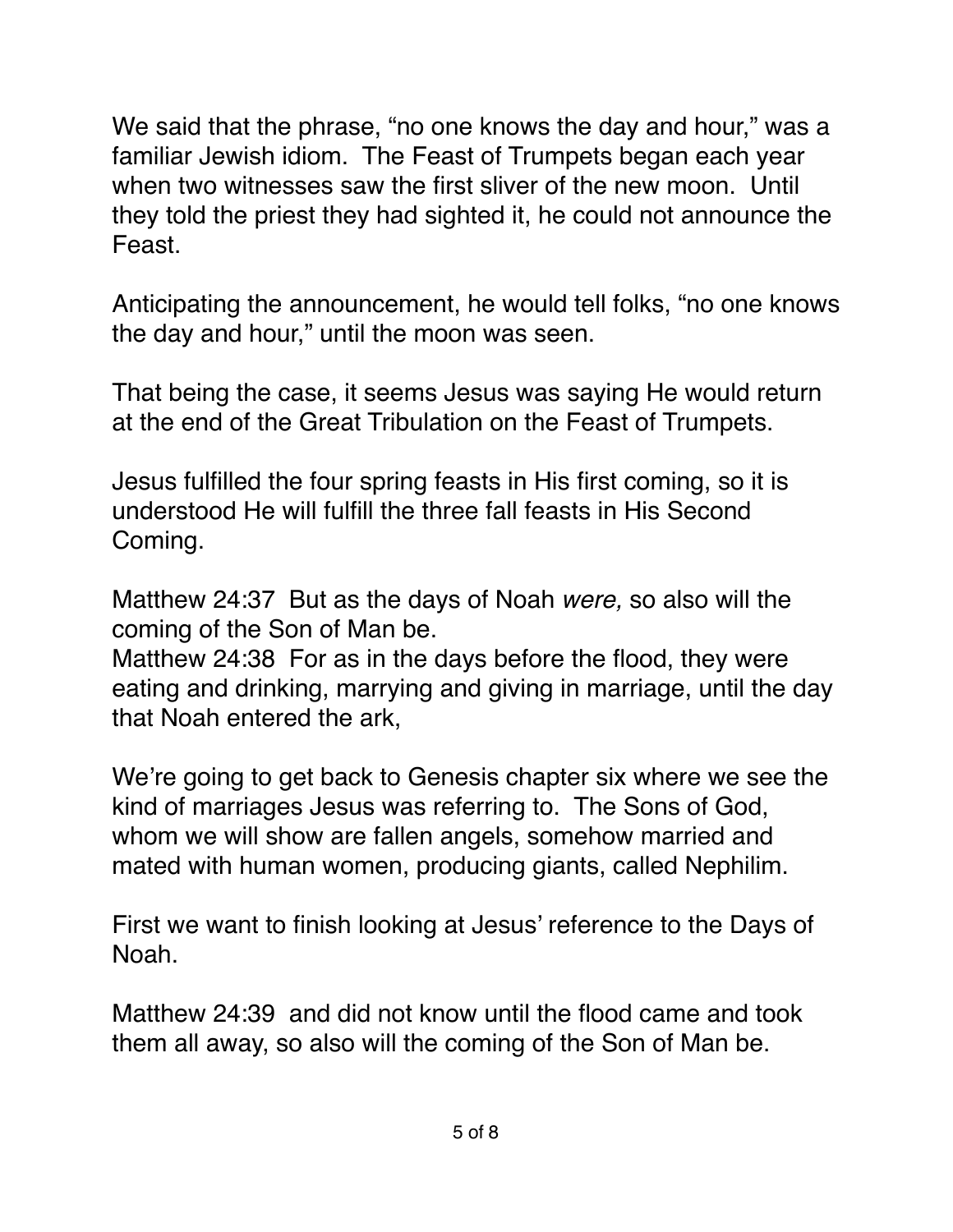A key to understanding the next few verses is to ask, *Who was taken away at the time of the flood?* The answer is, *Nonbelievers were taken away to judgment.*

Noah and his family were kept safe through the flood to be left on the earth and repopulate it.

Read the next verses with that in mind.

Matthew 24:40 Then two *men* will be in the field: one will be taken and the other left.

Matthew 24:41 Two *women will be* grinding at the mill: one will be taken and the other left.

It might sound like the rapture but it isn't. It's the Second Coming.

- The men and women who are taken are taken away to judgment – just like the people during Noah's flood.
- The men and women who are left are left to repopulate the earth – just like Noah and his family.

BTW This is a strong reason why the rapture cannot be posttribulational. If all living believers at the end of the Great Tribulation are raptured; and all nonbelievers are judged and sent to Hades; then there is no one left on the earth, in a human body, to repopulate it for the Kingdom Age.

Matthew 24:42 Watch therefore, for you do not know what hour your Lord is coming.

The Bible is very precise in describing the timing of the Tribulation. Daniel called it the seventieth week on God's prophetic calendar of four hundred and ninety years. It means a 'week' of years, or seven years.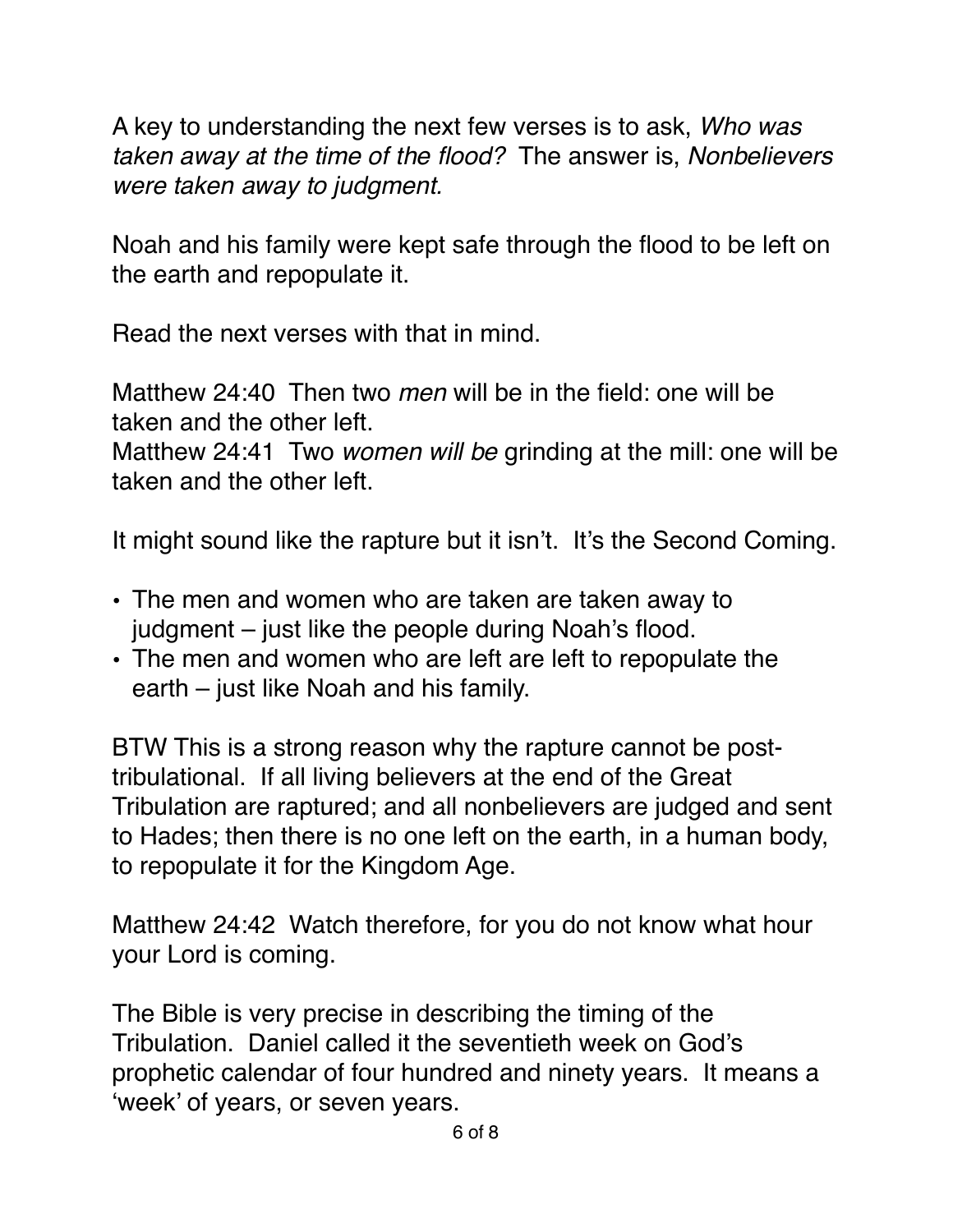The two halves of the Tribulation are described as a time and times and half a time in Revelation 12:14. The two halves of it are described as one-thousand two hundred and sixty days in Revelation 11:3 and 12:6.

It has a distinct beginning, middle, and end:

- 1. It will begin when the antichrist signs a peace treaty with Israel guaranteeing their safety and allowing them to rebuild their Temple in Jerusalem.
- 2. At its mid-point the antichrist enters the Holy of Holies in the Temple and desecrates it by demanding he be worshipped.
- 3. The Tribulation ends with the Second Coming of Jesus Christ during a great battle on the earth in the Valley of Megiddo.

Daniel and John (in the Revelation) both speak of an expanded period of one thousand two hundred ninety days, or thirty additional days after.

Daniel also uses the figure one thousand three hundred thirty five days.

It seems that those additional days are when Jesus judges the nations, separating the sheep from the goats, in anticipation of the one thousand year kingdom on earth.

The sun will be darkened; the moon turned to blood. It will be impossible to tell time.

The believers alive after nearly seven years of Tribulation will know the signs and the general timing but not the exact moment itself. It speaks of having a great sense of anticipation that builds and builds.